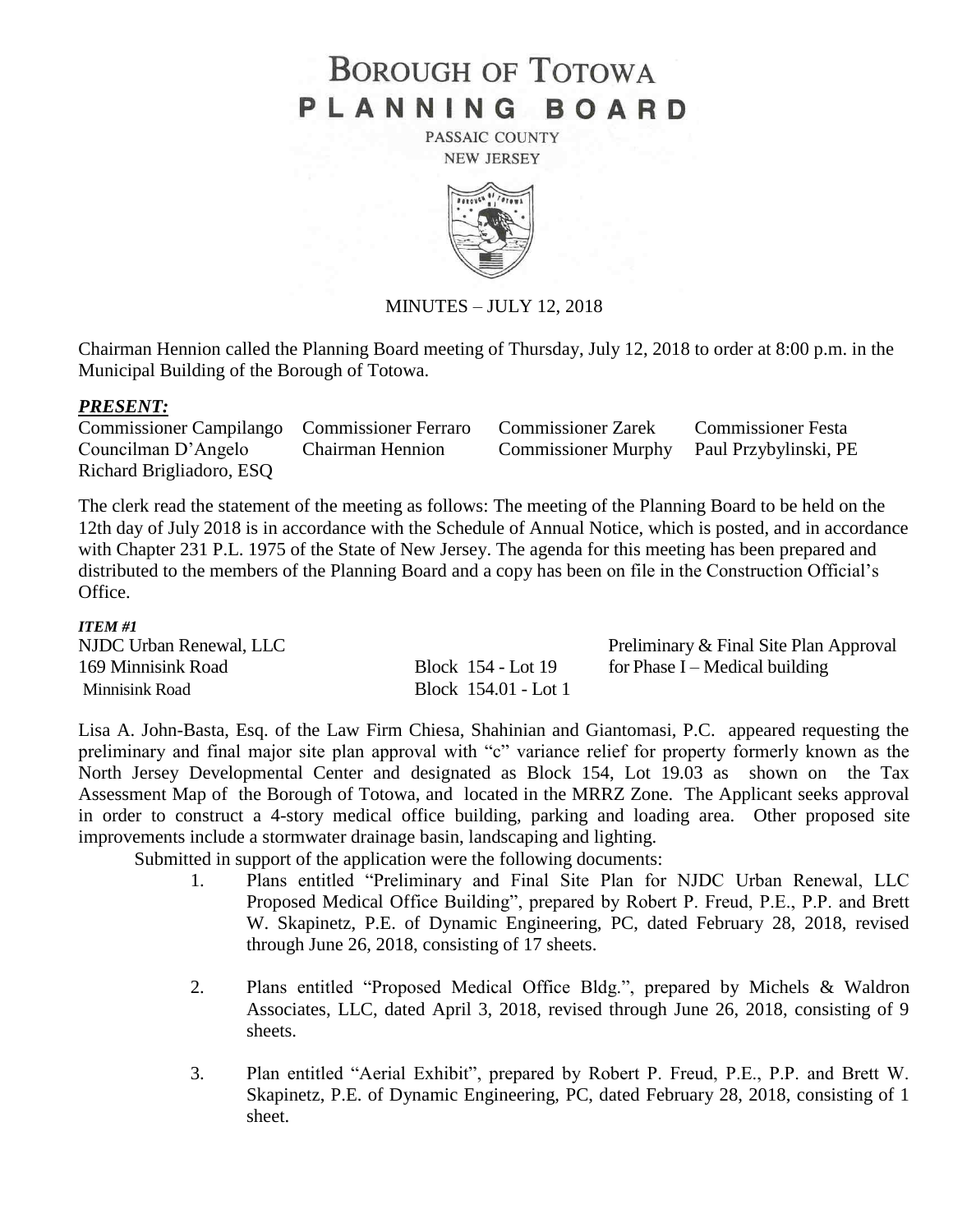- 4. Plan entitled "Steep Slope Disturbance Exhibit", prepared by Robert P. Freud, P.E., P.P. and Brett W. Skapinetz, P.E. of Dynamic Engineering, PC, dated May 18, 2018, revised through June 26, 2018, consisting of 1 sheet.
- 5. Survey entitled "Final Major Submission", prepared by Victor E. Vinegra, P.E., P.L.S. of Harbor Consultants Inc., dated February 8, 2018, revised through March 1, consisting of 1 sheet.
- 6. Site Plan Review Application, dated April 12, 2018.
- 7. Traffic Impact Study, prepared by Joseph J. Staigar, P.E., P.P. and John M. McCormack, P.E., P.T.O.E. of Dynamic Traffic, LLC, dated March 1, 2018, revised through May 24, 2018.
- 8. Stormwater Management Groundwater Recharge and Water Quality Analysis, prepared by Robert P. Freund, P.E., P.P., of Dynamic Engineering, PC, dated March 2018.
- 9. Letter entitled "NJDC Urban Renewal, LLC Proposed Medical Office Building", prepared by Robert P. Freud, P.E., P.P. and Jackie L. Giordano, P.E. of Dynamic Engineering, PC, dated May 25, 2018, consisting of 8 pages.

The Board also reviewed and considered a report dated May 3, 2018 from Michael Cristaldi, P.E. of Alaimo Group, Civil Engineer to the Borough of Totowa Planning Board and a letter dated July 11, 2018 from Darlene A. Green, P.P., AICP of Maser Consulting, P.A., Planner to the Borough of Totowa Planning Board.

The following Exhibits were also introduced into evidence during the hearing process:

- 1. Exhibit A-1 Aerial exhibit of the site prepared by Dynamic Engineering, dated July 12, 2018;
- 2. Exhibit A-2 Aerial overlay exhibit of the site prepared by Dynamic Engineering dated July 12, 2018;
- 3. Exhibit A-3 Site plan rendering with landscaping superimposed prepared by Dynamic Engineering dated July 12, 2018; and
- 4. Exhibit A-4 Drawing No. Ex-1 dated April 3, 2018 with revisions through June 26, 2018 showing line of sight from Minnisink Road to the top of the building and mechanical equipment prepared by Michels and Waldron Associates, LLC.

Testifying on behalf of the Applicant was Robert Freud, P.E., a licensed professional engineer employed by Dynamic Engineering Consultants, PC. Mr. Freud reviewed with the Board Exhibits A-1, A-2 and A-3. He further testified that the Applicant seeks approval to construct a medical office building consisting of approximately 125,000 square feet in area. He testified that the footprint is 31,250 square feet. Mr. Freud also represented that the medical office building is a permitted use pursuant to the North Jersey Development Center Redevelopment Plan. Mr. Freud testified that the Applicant will construct the medical office building in phases. In Phase I the Applicant will construct that portion of the medical office building identified on the Michels and Waldron architectural plans as Building A and which is further identified as the western building oriented towards Vreeland Avenue along with underground parking. The lobby or connecting area between Building A and Building B will also be constructed as part of Phase I. Mr. Freud represented that Building A can function as a standalone building. When the Applicant is ready for Phase II, Building B will be constructed and attached to the building in Phase I.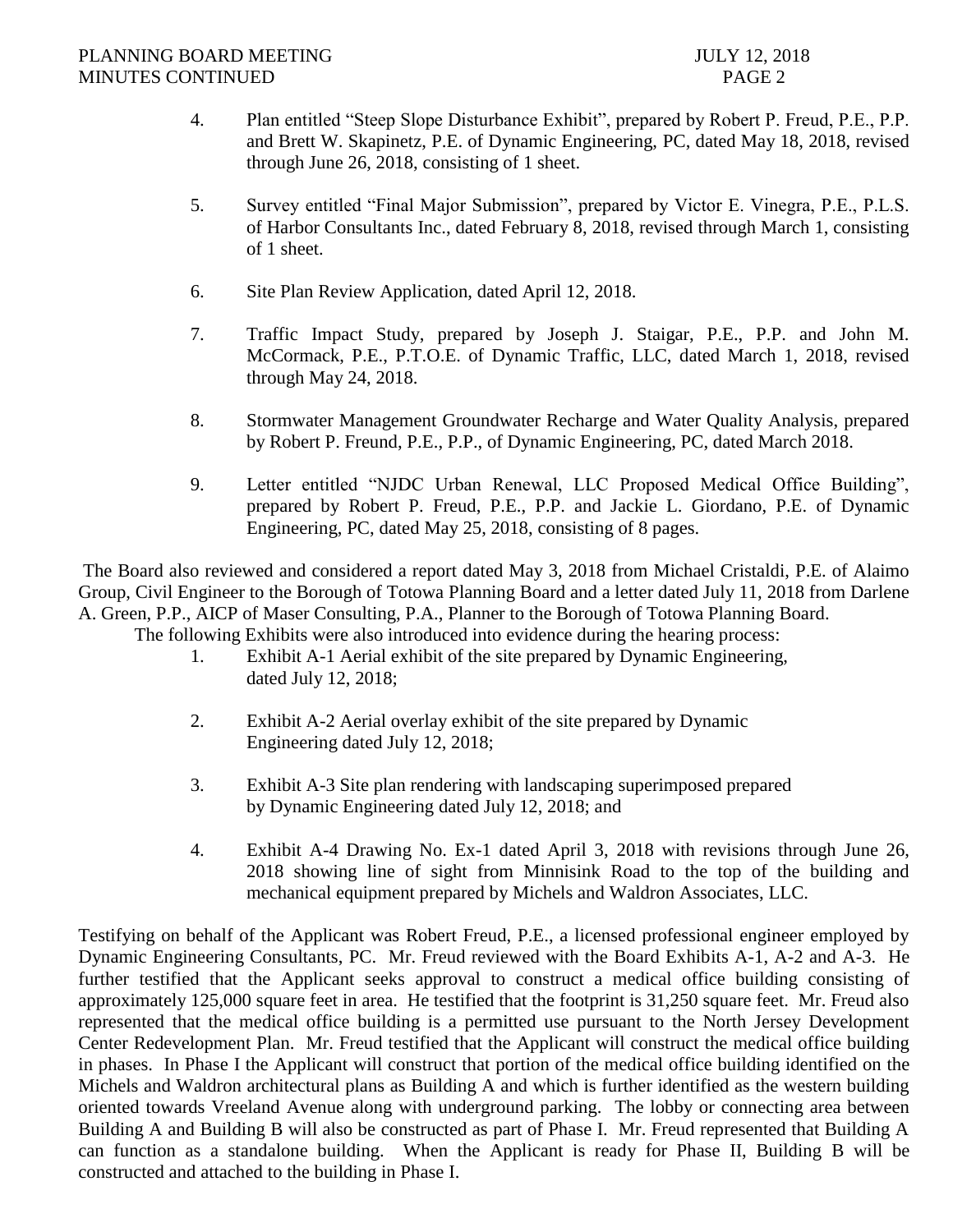Mr. Freud testified that the Applicant is going to construct 520 parking spaces. However, the Applicant will construct approximately 65 percent of parking in Phase I, thereby resulting in approximately 336 parking spaces including ADA spaces being constructed in Phase I. The remainder of the parking spaces consisting of approximately 184 parking spaces will be constructed in Phase II. Mr. Freud testified that in accordance with Institute of Transportation Engineers, the Applicant is required to provide 400 on-site parking spaces for a 125,000 square foot medical office building. The Applicant is providing 520 parking spaces. As a result, Mr. Freud represented that the Applicant is providing sufficient on-site parking for the proposed use.

Mr. Freud also testified that the Redevelopment Plan allows a parking stall size of 9 feet by 18 feet for longer term parking. Mr. Freud characterized the nature of parking at the medical office building as long term in support of a 9 foot by 18 foot parking stall size to be utilized throughout the site.

Mr. Freud reviewed with the Board ingress and egress to the site as well as traffic circulation on the site. Mr. Freud testified that the Applicant either has or is in the process of submitting an application to the New Jersey Department of Transportation (NJDOT) in order to request that a driveway on Vreeland Avenue be installed. The Applicant is proposing two monument signs one near the entrance identified on the plans as Public Way "A" with access to Minnisink Road and one near the proposed entrance on Vreeland Avenue. The Board Planner in her report dated July 11, 2018 recommends that any approval of the 50 square foot monument sign in the vicinity of the proposed Vreeland Avenue driveway be conditionally approved, but only if and subject to the NJDOT approving the driveway off of Vreeland Avenue.

The Applicant also represented that it is withdrawing its request for building facade signs at this time and will reapply for signage at a later date.

Mr. Freud addressed Item 16 in the Board Planner's Review Report regarding the use of stop signs and painted stop bars in the parking lot. Mr. Freud supported the Applicant's request to provide both stop signs and stop bars when he testified that stop signs would be necessary for Title 39 enforcement purposes and stop bars would provide a visual aid to motorists within the parking lot.

In regard to the issue of lighting, Mr. Freud testified that the Applicant is using LED fixtures and the Applicant is proposing 24 foot high mounting poles for the lights within the parking lot. The lighting will have appropriate downward shields on the light fixtures. Mr. Freud also represented that the illumination meets the requirements of the Totowa Borough Code, Section 415-100. Mr. Freud represented that it is anticipated that the parking lot will be illuminated from dusk to dawn.

Mr. Freud reviewed with the Board the issue of the proposed landscaping on the site. Mr. Freud next reviewed stormwater management measures to be implemented in accordance with the proposed development of the site for a medical office building. Mr. Freud testified that the New Jersey Department of Transportation (NJDOT) along with the Borough Engineer will review the proposed stormwater system. Mr. Freud also testified that the Applicant is matching the pattern of runoff from that which currently exists, but that the peak runoff rates of water will be reduced from what is currently being discharged.

Mr. Freud addressed Item 6 in the Board Planner's Review Report that the Applicant is proposing a retaining wall with no railing to the rear of the parking area which has a maximum height of nearly 11 feet. The Applicant stipulated that it would install a railing on the top of the wall for safety purposes due to the proximity of the adjacent sidewalk. Mr. Freud testified that the Applicant has performed preliminary soil borings and that the Applicant does not anticipate blasting to occur in regard to the construction of the medical office building.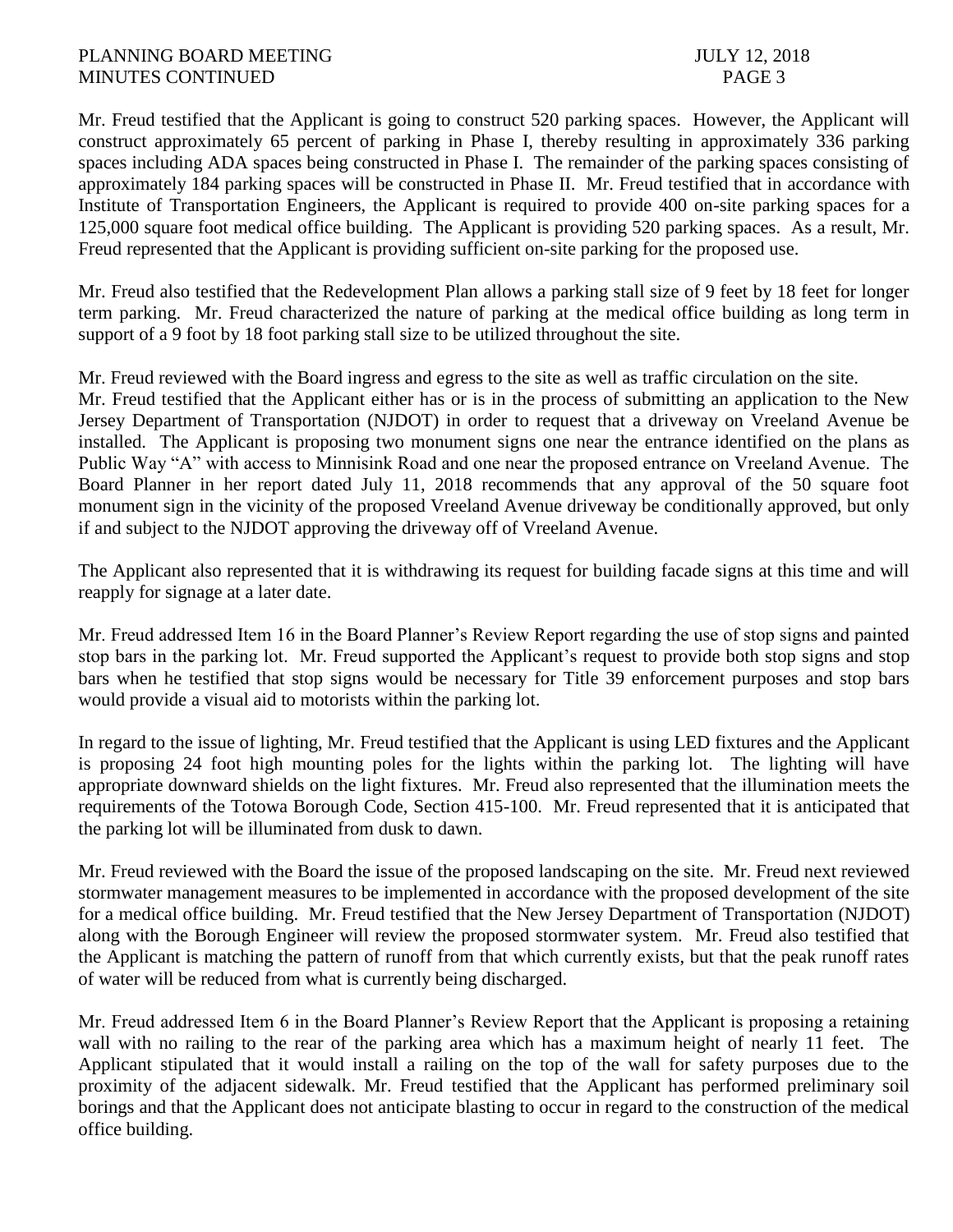#### PLANNING BOARD MEETING 3018 MINUTES CONTINUED PAGE 4

The next witness to testify on behalf of the Applicant was Joseph Staigar, P.E., a licensed professional engineer in the State of New Jersey with particular expertise in traffic related matters. Mr. Staigar testified that his office prepared a Traffic Impact Study dated May 24, 2018 and previously filed with the Board. He stated that the traffic report evaluated existing traffic conditions, how much traffic would be generated by the proposed use, traffic circulation and ingress to and egress from the site. Mr. Staigar testified that the Applicant and the NJDOT engaged in a pre-application meeting and Mr. Staigar outlined proposed improvements that are being presented to the NJDOT for approval.

The Applicant is proposing traffic mitigation measures including, but not limited to, the installation of a traffic light at the intersection of Minnisink Road and Vreeland Avenue. Mr. Staigar also reviewed with the Board the proposed improvements to the Minnisink Road/Vreeland Avenue intersection as well as Vreeland Avenue including, but not limited to, roadway widening along Minnisink Road, the installation of lane channels to facilitate turning movements as well as a widening of Vreeland Avenue along the property frontage.

Mr. Staigar testified that currently the intersection of Minnisink Road and Vreeland Avenue operates at a Level of Service (LOS) F which means there is more volume than capacity can allow. He stated that the main reason for this is having an un-signalized intersection at Minnisink Road and Vreeland Avenue. Mr. Staigar stated that for a 125,000 square foot medical office building, using Institute of Transportation Engineers methodology there would be 272 trips during a.m. peak hours and 426 trips during the p.m. peak hours. Mr. Staigar testified that the proposed traffic mitigation measures would improve the existing conditions and would be appropriate to address traffic in the build conditions. Mr. Staigar also highlighted the fact that Passaic County would have jurisdiction over improvements granting access to Public Way A while the NJDOT would have jurisdiction over the Minnisink Road and Vreeland Avenue intersection.

Mr. Staigar also testified that there is sufficient on-site parking based upon ITE standards where 400 parking spaces are required for a 125,000 square foot medical office building and the Applicant is providing 520 parking spaces. Mr. Staigar also testified that the NJDOT will require coordination of timing of traffic lights in the area in order to make sure that the entire Minnisink Road corridor is coordinated from a traffic signal perspective. Mr. Staigar also testified that in matters such as this, the Applicant and the NJDOT will enter into a Developer's Agreement relative to the proposed improvements.

The next witness to testify on behalf of the Applicant was Arthur Michels, a licensed architect and professional planner in the State of New Jersey. Mr. Michels reviewed with the Board the construction of the building as well as the phasing of construction. Mr. Michels testified that the building is designed primarily as two standalone buildings connected by a central atrium. The Applicant would construct in Phase I the building with the orientation towards Vreeland Avenue along with underground parking, the freight elevator and trash compactor and additional surface parking. Phase II of the construction would involve the building facing Minnisink Road as well as the remainder of the on-site parking spaces not constructed in Phase I. The central atrium and/or plaza area will be once again developed in Phase I. The building height will be 67.83 feet which complies with the Ordinance requirement not to exceed 70 feet.

Mr. Michels testified that the Applicant has eliminated the request for approval for the proposed facade signs. That issue will be revisited in the future. Mr. Michels also reviewed with the Board the request for variance relief relative to rooftop mechanical equipment. The rooftop mechanical equipment is not permitted to exceed 25 percent of the total roof area and may not extend more than 5 feet above the maximum height limit in the zone. Thus, the Applicant is permitted to have mechanical equipment on the roof of the building at a maximum height of 75 feet. In this instance, the Applicant is proposing a maximum height of mechanical equipment on the roof at 79 feet 10 inches. Thus, the Applicant requires "c" variance relief for the height of mechanical equipment on the roof for 4 feet 10 inches.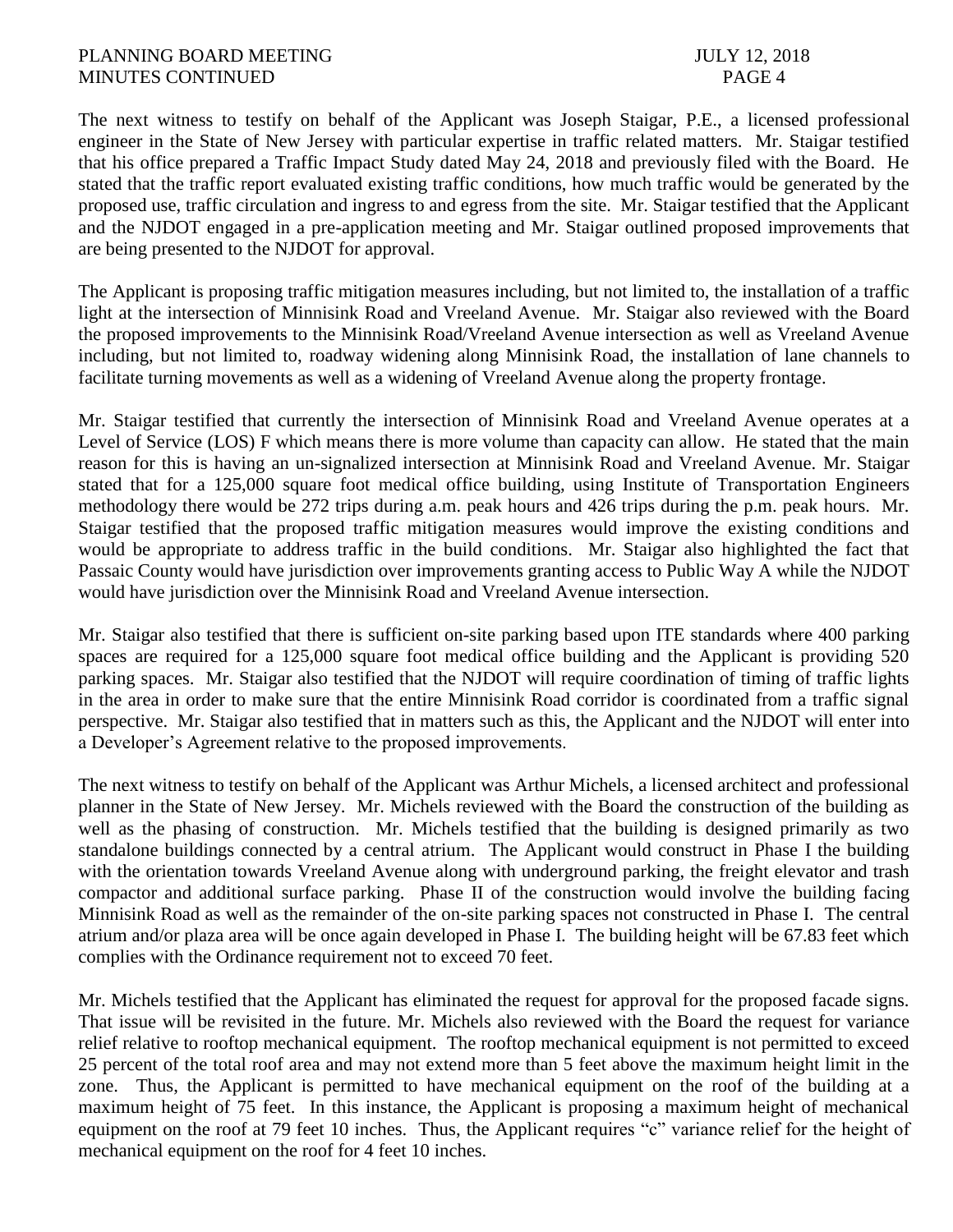## PLANNING BOARD MEETING JULY 12, 2018 MINUTES CONTINUED PAGE 5

Mr. Michels testified in regard to the purposes of the Municipal Land Use Law that would be advanced by the approval of this application. Mr. Michels represented that the following purposes of the Municipal Land Use Law pursuant to N.J.S.A. 40:55D-2 would be advanced: 2a the approval of this application would promote the general welfare; 2c the approval of this application would provide adequate light, air and open space; 2g the approval of this application would provide sufficient space in appropriate locations for a variety of commercial uses; 2i the approval would promote a desirable visual environment through creative development techniques and good civic design and arrangement.

Mr. Michels also testified that the Applicant meets the negative criteria relative to the granting of variance relief because the variance relief can be granted without substantial detriment to the public good and without substantial impairment of the intent and purpose of the zone plan and zoning ordinance.

Mr. Michels testified in regard to the mechanical equipment on the roof. He concluded that due to the building height and the mechanical equipment being moved to the center of the roof, there would be no visual impact from the street as depicted in Exhibit A-4. Furthermore, the Applicant complies with that portion of the Ordinance that limits the maximum area to be utilized for rooftop mechanical equipment not exceed 25 percent (25%) of the roof area. The rooftop mechanicals would have screening around it containing acoustical properties that would reduce sound emissions.

In regard to the request for variance relief because the solid waste and recycle receptacles are not enclosed by a masonry enclosure on three (3) sides with a self-closing gate on the fourth, Mr. Michels testified that based on the location of the dumpster enclosure along with landscaping being provided for this area, there would be no visual impact for adjoining property owners.

Michael Cristaldi, P.E., the Board Engineer represented that he reviewed the stormwater management plan provided by the Applicant and he is satisfied that the stormwater management plan is compliant with the Borough of Totowa Ordinances and state regulations.

Deborah Lawlor, P.P., a licensed professional planner with Maser Consulting, PA stated she is satisfied with the presentation before the Board and confirmed that the Applicant was eliminating its request for approval for facade signs at this time.

A motion was offered by Commissioner Campilango and seconded by Commissioner Murphy to open the public portion of the meeting

All in Favor ….. 7 - 0

The meeting was opened up to members of the public and the Board was addressed by Roseanne Crocitto, 281 Winnifred Drive, Totowa, New Jersey; Shahidul Kahn, 140 Minnisink Road, Totowa, New Jersey; Eugene Ventimiglia, 6 Roseda Drive, Totowa, New Jersey; Terry Sabol, 135 Minnisink Road, Totowa, New Jersey; Anna Marie Kane, 118 Winifred Drive, Totowa, New Jersey; Annalyce D'Agostino, 70 Vreeland Avenue, Totowa, New Jersey; Debra D'Agostino, 70 Vreeland Avenue, Totowa, New Jersey; and Nasri Nachef, 21 Roseland Avenue, Totowa, New Jersey. The members of the public had concerns about the increase in traffic as a result of the proposed development, stormwater management on site, sufficiency of the sewer system to accommodate the proposed use, on-site traffic circulation and whether or not blasting would be required in connection with this project.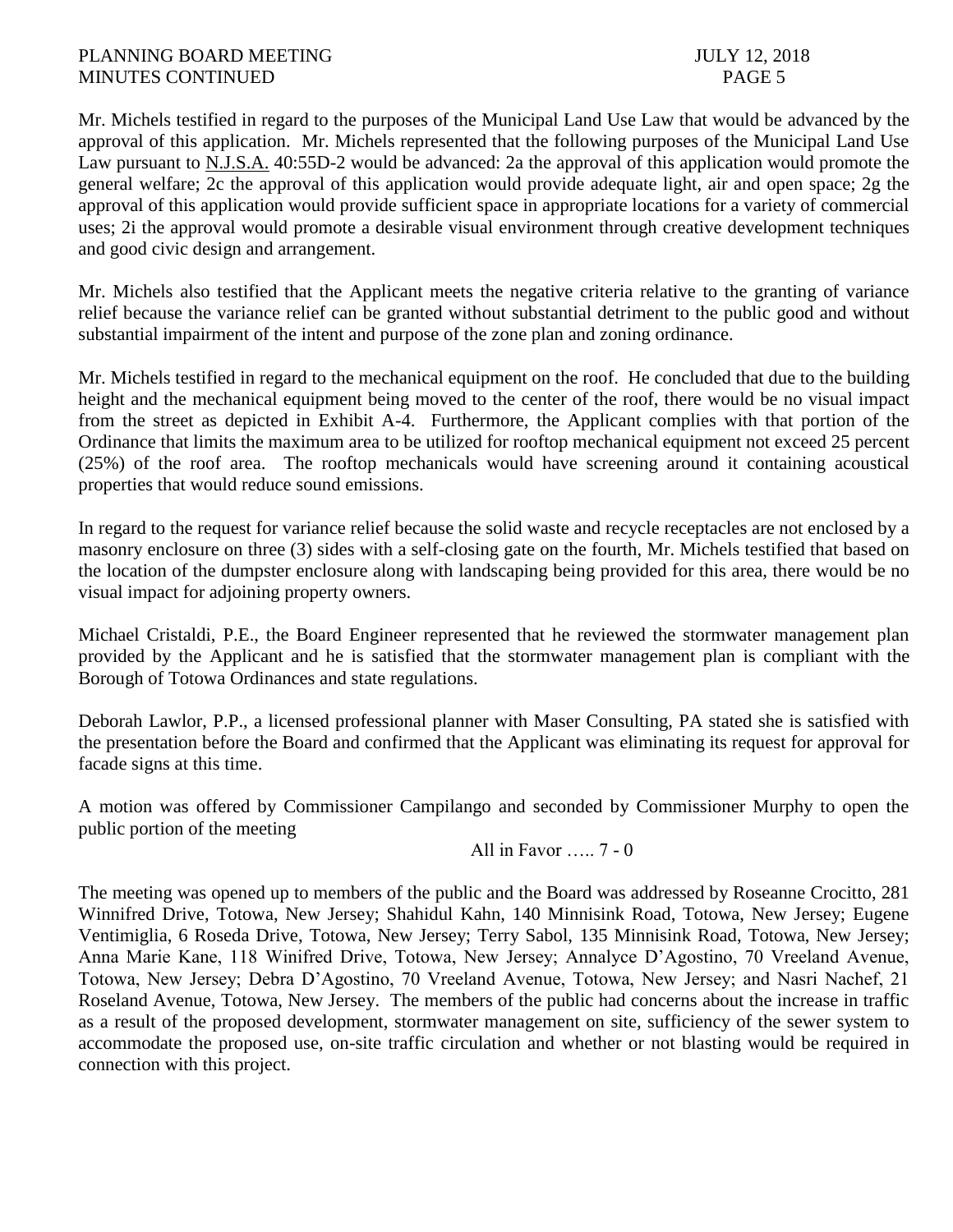A motion was offered by Commissioner Campilango and seconded by Commissioner Murphy to approve the

- \* Preliminary site plan approval is granted under the Municipal Land Use Law pursuant to N.J.S.A. 40:55D-46;
- \* Final site plan approval is granted under the Municipal Land Use Law pursuant to N.J.S.A. 40:55D-50; and
- \* "c" Variance relief is granted under the Municipal Land Use Law pursuant to N.J.S.A. 40:55D-70c(2) regarding enclosure of the solid waste and recycling receptacles and for the height of the rooftop mechanical equipment.

This approval is subject to and contingent upon the following conditions and will be memorialized in a Resolution at a future date:

- 1. The development of this parcel shall be implemented in accordance with the plans submitted and approved, as well as any further amendments required by the Planning Board or the Board's professionals as a result of the hearing process.
- 2. The granting of this application is subject to and conditioned upon all of the representations and stipulations being made by or on behalf of the Applicant to the Totowa Borough Planning Board being true and accurate. The Planning Board notes that it specifically relied upon said representations or stipulations in the Board's granting of approval. If any representation or stipulation is false, this approval is subject to revocation.
- 3. This approval is granted strictly in accordance with any recommendations set forth on the record by the Planning Board at the time of the public hearing on July 12, 2018.
- 4. The granting of this application is subject to and conditioned upon the Applicant installing a monument sign 50 square feet per sign face adjacent to Public Way A. The Applicant is permitted to install a monument sign 50 square feet in area adjacent to the driveway with access to Vreeland Avenue, but only if the NJDOT permits the Applicant to install a driveway with direct access to Vreeland Avenue.
- 5. The granting of this application is subject to and conditioned upon the Applicant complying with all relevant terms and conditions set forth in the Board Planner's Review Report prepared by Darlene A. Green, P.P., AICP dated July 11, 2018.
- 6. The granting of this application is subject to and conditioned upon the Applicant providing signed and sealed architectural plans and engineering plans.
- 7. The granting of this application is subject to and conditioned upon the Board Engineer's final review and approval of the Applicant's stormwater management plans and calculations.
- 8. The granting of this application is subject to and conditioned upon the Applicant installing a railing on the top of the retaining wall to the rear of the parking area.
- 9. The granting of this application is subject to and conditioned upon the Borough of Totowa Fire Chief's review and approval of fire truck turning movements and the Fire Chief's review and approval of the number and location of fire hydrants on site.
- 10. The granting of this application is subject to and conditioned upon the landscaping plan being subject to the review and approval of the Board Planner.
- 11. The granting of this application is subject to and conditioned upon the elimination of left turns out of driveway on Vreeland Avenue but only if the driveway remains unsignalized.
- 12. The granting of this application is subject to and conditioned upon the Applicant receiving water supply for the site through the City of Newark. The Borough has no obligation to provide water to the developer and all contractual obligations for water will be between the developer and Newark.
- 13. The granting of this application is subject to and conditioned upon the Applicant providing fully engineered block and modular wall details, which shall be subject to the review and approval of the Board Engineer.
- 14. The granting of this application is subject to and conditioned upon the Applicant providing details for a concrete transformer pad located to the right of the building. The details shall be subject to the review and approval of the Board Engineer and Board Planner.